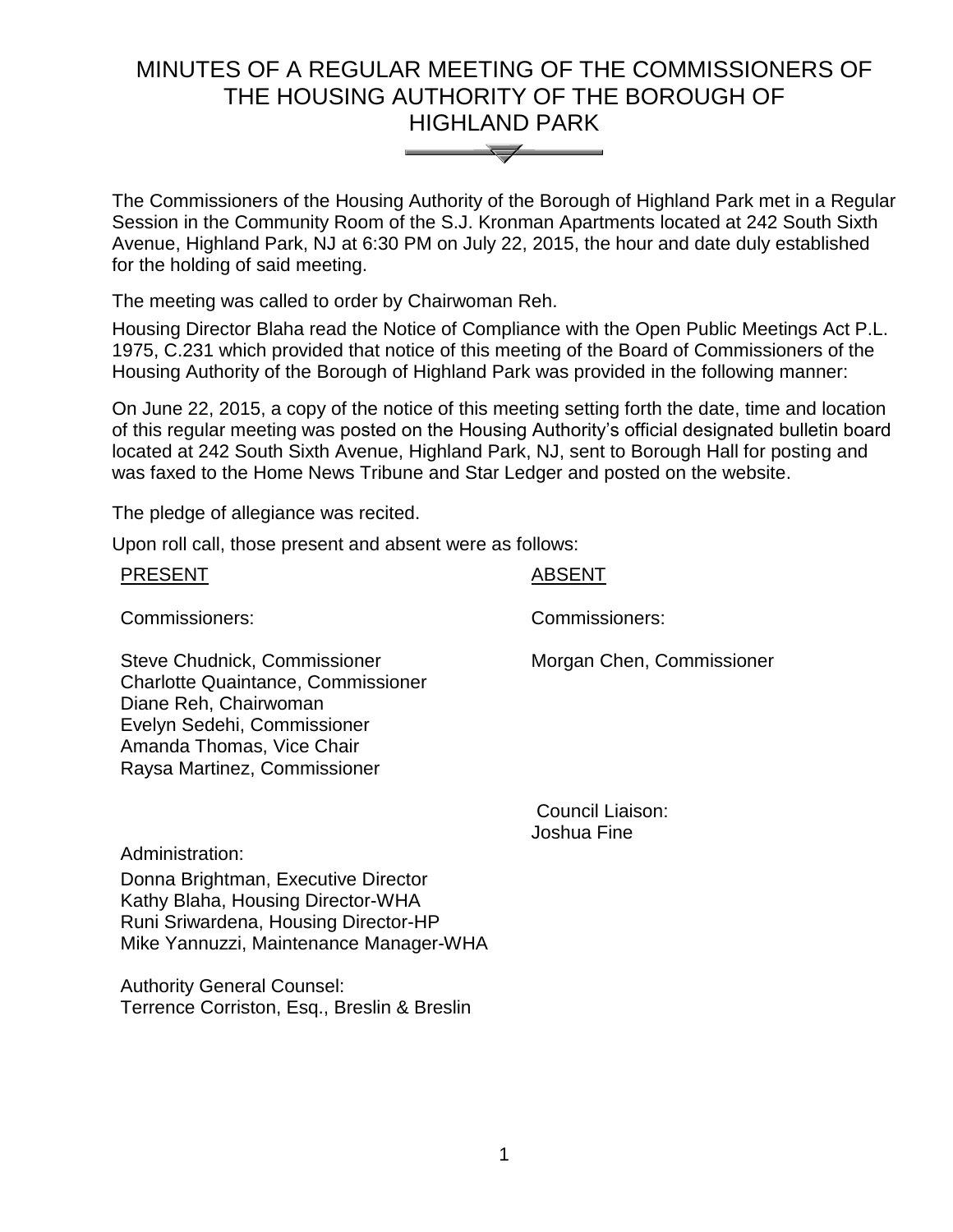## Minutes:

A motion to approve the minutes of the regular meeting held on June 10, 2015 was made by Commissioner Sedehi and seconded by Commissioner Thomas.

| <b>ROLL CALL:</b> | Chen Chudnick Martinez Quaintance Reh Sedehi Thomas |
|-------------------|-----------------------------------------------------|
| AYES:             | Chudnick Martinez Quaintance Reh Sedehi Thomas      |
| NAYS:             | <b>None</b>                                         |
| Abstain:          | <b>None</b>                                         |
| Absent:           | Chen                                                |

The Chair thereupon declared said motion approved.

### Public Comment:

M.P. asked what improvements will be done with RAD.

Executive Director Brightman stated that we are waiting for the Physical Needs Study.

M.P. stated that she hopes that we do not forget about the plumbing.

Bill Giacalone stated that he has lived here for 5 years and has a studio apartment. His paintings have taken all his space and he would like the BOC to give him a one bedroom unit.

Chairwoman Reh stated that the Housing Authority has policies which govern unit transfers.

Housing Director Sriwardena stated that Mr. Giacalone was offered a one bedroom unit and refused it and now his request to transfer doesn't meet the policy guidelines.

Counsel Corriston stated that if your paintings are taking up too much room, you need to seek assistance in selling them.

Chairwoman Reh stated that perhaps he could speak with someone about having an art show. She went on to say that a board meeting is not the proper forum to discuss this matter and suggested that he meet with Housing Director Sriwardena.

Mr. Giacalone stated that if he cannot get a larger unit, he will have to move and perhaps be homeless as he has received a notice from Housing about the cluttered condition of his apartment.

Executive Director Brightman stated that the Authority's mission is to provide safe, decent and sanitary housing and we have met that objective. Unfortunately, we cannot assist with making additional room for your paintings.

Chairwoman Reh stated that if anyone has any suggestions for Mr. Giacalone, please call Ms. Sriwardena.

Counsel Corriston stated that the Authority has done all that they can and this is a problem that the tenant has to handle/solve. If not, the Authority will have no choice but to pursue eviction due to the state of the apartment.

Dolores Van Lieu, 4H, stated that a tenant is parking in a handicapped space and is too sick to drive and; therefore, should not be taking up the space.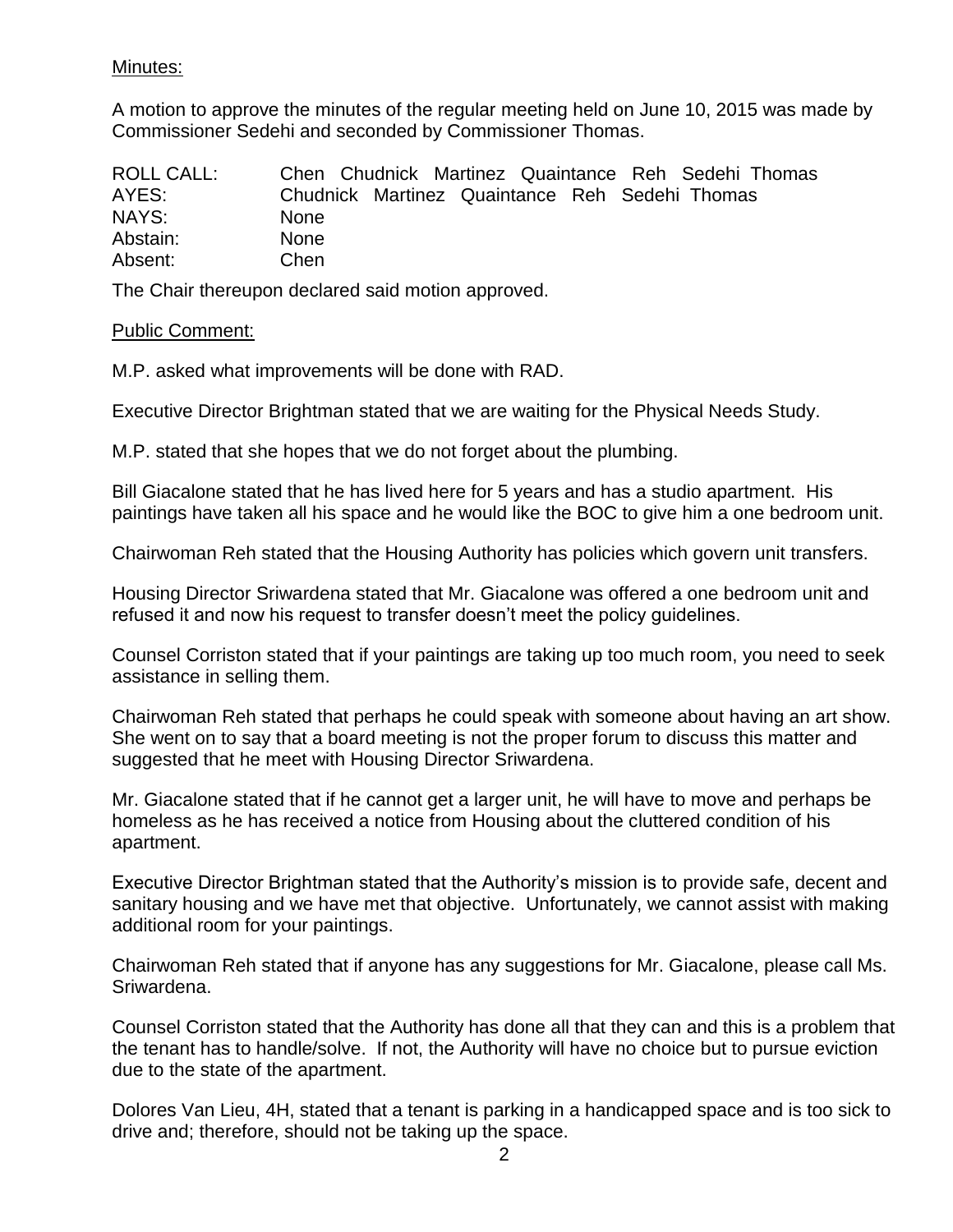Counsel Corriston asked Ms. Sriwardena to kindly ask the tenant to move to another space.

Nancy Bernstein, 5R, stated that she has volunteered to be on the Affordable Housing board but has not been contacted.

Chairwoman Reh stated that the application to be considered is on the HPHA website.

#### Communications:

Executive Director Brightman stated that the Medical Alert was out for Request for Proposals.

Commissioner Sedehi asked if we would appoint a provider at the September BOC meeting.

Executive Director Brightman stated that we will.

Chairwoman Reh acknowledged Burt Weltman's resignation and introduced Raysa Martinez as Mr. Weltman's replacement.

Commissioner Martinez introduced herself.

Tenant Meeting Memo: Chairwoman Reh stated that she thought this would be a good idea and a way for tenants who did not attend to stay informed. She pointed out that there was a typo as painting is done every 5 years, not 7.

Chairwoman Reh stated that unwanted TV's can be deposited at the DPW.

### Executive Director's Report:

Executive Director Brightman stated that upon doing a 20 year analysis of the RAD program, that in order to make it work, the Authority needs to apply for 4% tax credits. She stated that the RAD applications only call for a one year projection which gives the impression that the Authority only needed to apply for a bank loan. She went on to say that the preliminary physical needs assessment shows that the Authority needs about 2.8 million dollars to do the 20 year work item projections, most of which is in the first 5 years. This is another reason why we need 4% tax credit as we need more money in the early years.

Chairwoman Reh asked what is a tax credit.

Counsel Corriston gave her an in-depth explanation of how this works. He said most use tax credits to find affordable housing.

Commissioner Chudnick said that he learned about tax credits in his class at Rutgers.

Commissioner Martinez asked for an explanation of RAD.

Executive Director Brightman gave a short explanation of the program.

Executive Director Brightman stated that we have to increase the consultant's contract for services as a 4% tax credit application is much more involved.

### Attorney's Report:

Counsel Corriston stated that there was an eviction matter pending.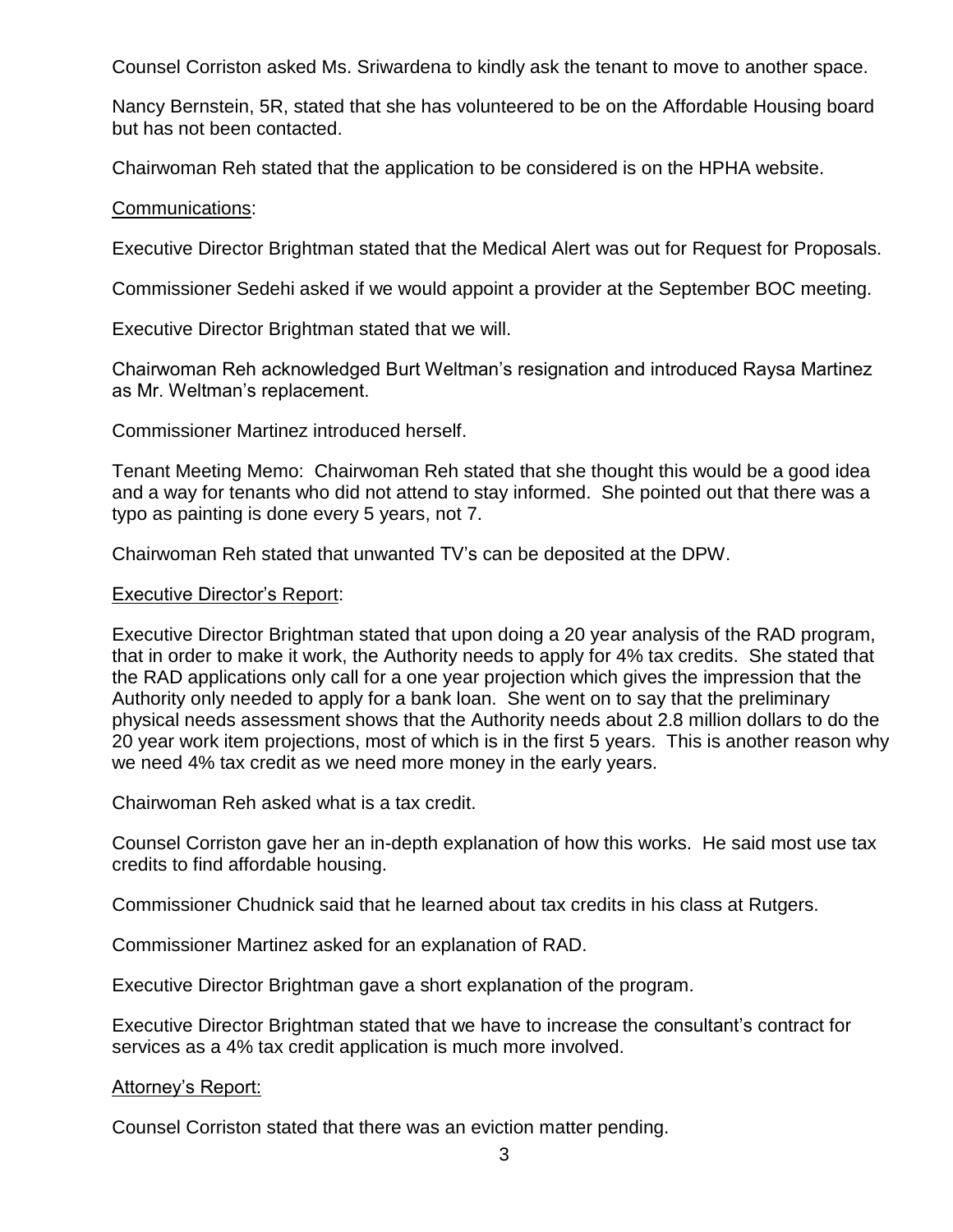Accountant's Report: no comment

Staff Reports:

Runi Sriwardena's report:

Commissioner Sedehi asked what UPCS was.

Housing Director Blaha stated that it is Uniform Physical Condition Standards.

Commissioner Chudnick asked if the elevators are completed.

Housing Director Sriwardena stated that they are up and running.

### Maintenance report:

Commissioner Sedehi asked what is the average work order time.

Housing Director Blaha responded that it is 24 hours for an emergency and 30 days for a routine work order.

Executive Director Brightman stated that work orders are usually completed within 3 days.

Commissioner Chudnick asked what a PTAC unit is.

Executive Director Brightman stated that it is the tenants' air and heating unit.

Chairwoman Reh stated that everyone writes their reports differently, some are essays, some lists and that perhaps a template can be used for reports.

### Section 8 Report:

Commissioner Sedehi asked what does searching mean.

Executive Director Brightman stated that a tenant was issued a voucher and they are looking for a unit.

Committee Reports: none

### RESOLUTIONS

a) Reso #2015-30 - Adopting Monthly Bill List for June 2015

Motion moved by Commissioner Sedehi and seconded by Commissioner Chudnick to adopt Resolution #2015-30.

### Discussion:

Commissioners Chudnick and Sedehi asked about the roof.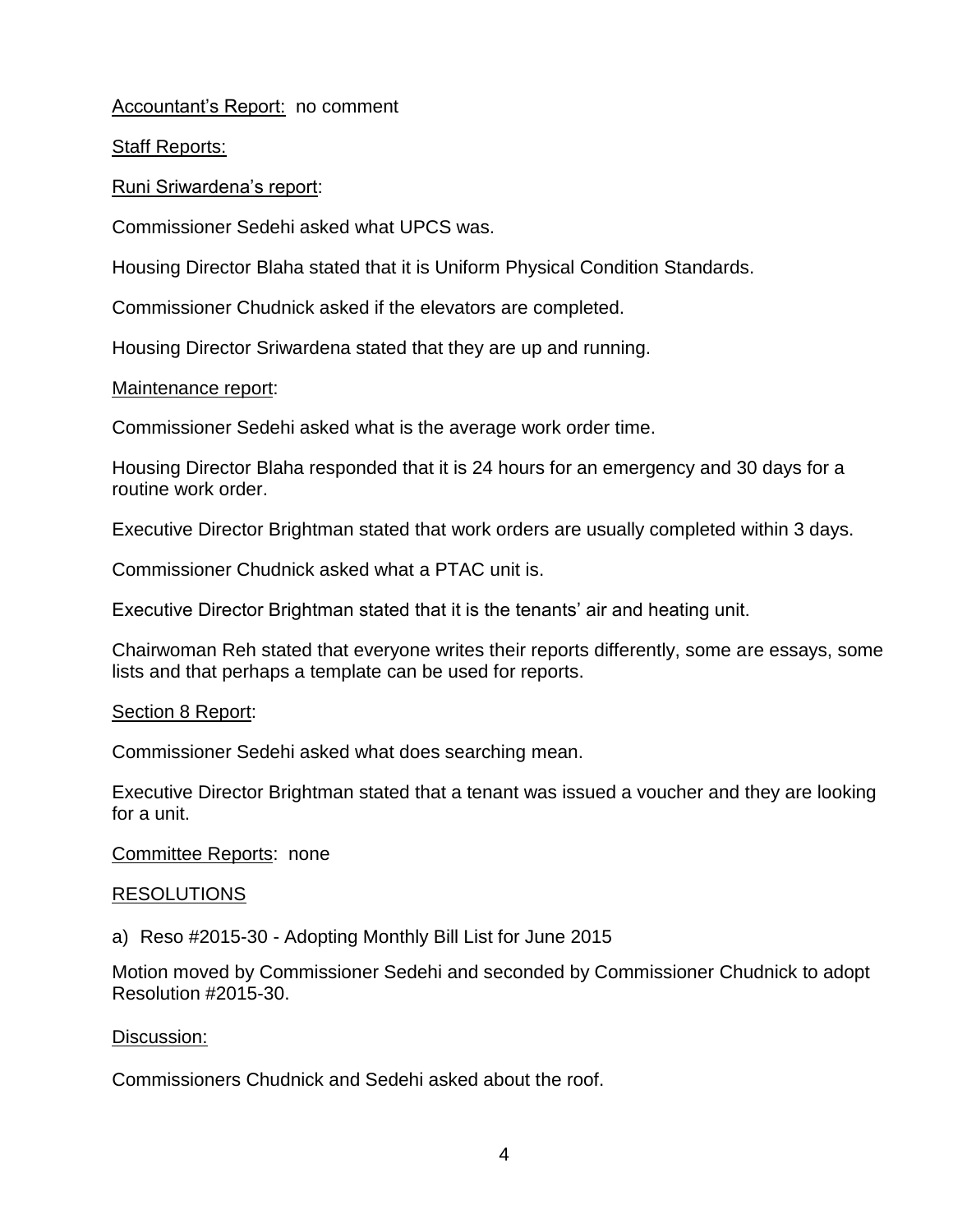Executive Director Brightman stated that this is an insurance item and has been submitted as such.

Commissioner Thomas asked if the PSE&G bill included all buildings.

Executive Director Brightman responded that it does.

| <b>ROLL CALL:</b> | Chen Chudnick Martinez Quaintance Reh Sedehi Thomas |
|-------------------|-----------------------------------------------------|
| AYES:             | Chudnick Martinez Quaintance Reh Sedehi Thomas      |
| NAYS:             | <b>None</b>                                         |
| Abstain:          | <b>None</b>                                         |
| Absent:           | Chen                                                |

The Chair thereupon declared said motion approved.

b) Reso #2015-31 – Authorizing the Executive Director to Pay the July/August Invoices for 2015

Motion moved by Commissioner Thomas and seconded by Commissioner Sedehi to adopt Resolution #2015-31.

| ROLL CALL: | Chen Chudnick Martinez Quaintance Reh Sedehi Thomas |
|------------|-----------------------------------------------------|
| AYES:      | Chudnick Martinez Quaintance Reh Sedehi Thomas      |
| NAYS:      | <b>None</b>                                         |
| Abstain:   | <b>None</b>                                         |
| Absent:    | Chen                                                |

The Chair thereupon declared said motion approved.

c) Reso #2015-32 – Authorizing the Submission of the Housing Authority of the Borough of Highland Park 2015 PHA Plan Significant Amendment

Motion moved by Commissioner Sedehi and seconded by Commissioner Chudnick to adopt Resolution #2015-32.

## **Discussion**

Executive Director Brightman stated that this is a requirement for the RAD program.

| ROLL CALL: | Chen Chudnick Martinez Quaintance Reh Sedehi Thomas |
|------------|-----------------------------------------------------|
| AYES:      | Chudnick Martinez Quaintance Reh Sedehi Thomas      |
| NAYS:      | <b>None</b>                                         |
| Abstain:   | <b>None</b>                                         |
| Absent:    | Chen                                                |

The Chair thereupon declared said motion approved.

## Second Public Comment

Joanne Rodgers, 1A, stated that the announcements that staff makes over the P.A. system are disturbing. Over the weekend an announcement stated "Whoever pulled the cord, please come down." She was sleeping and the voice jolted her – she asked if they could say this is